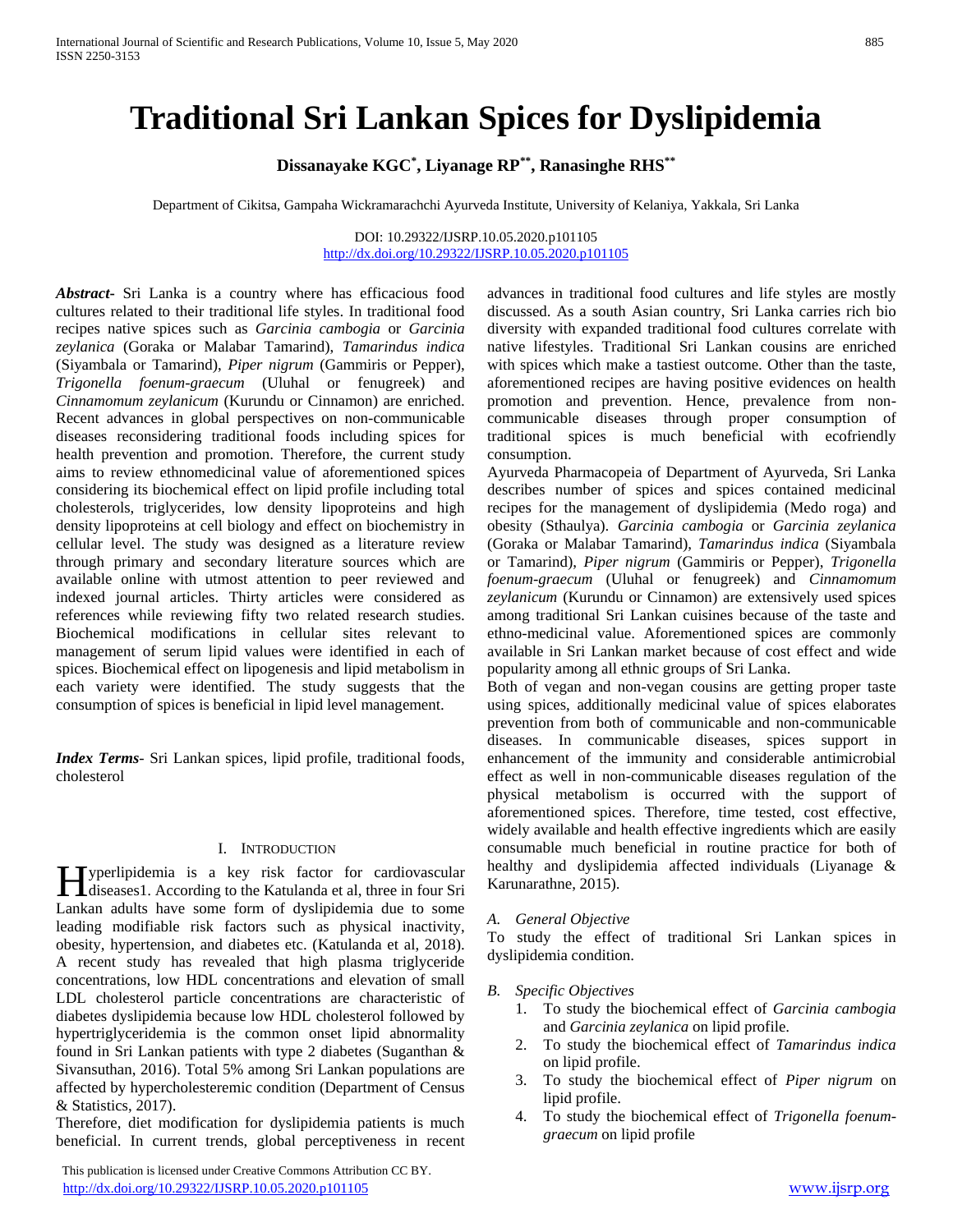5. To study the biochemical effect of *Cinnamomum zeylanicum* on lipid profile.

### II. METHODOLOGY

The study based on a literature survey through primary and secondary literatures which were published online in peer reviewed or indexed journals in relevant field.

Fifty two research articles which discuss on ethnomedicinal value of aforementioned spices referring biochemical modifications over lipid profile were selected for the reviewing purpose. Out of 30 articles were considered for the study with highly assured scientific evidences. Biochemical modifications on lipid profile such as effect on total cholesterol level, triglyceride level, low density lipoprotein level (LDL) and high density lipoprotein level were reviewed.

Additionally, enzymatic actions and effect of hepatic-pathology were reviewed according to the availability of accepted scientific information.

## III. PHARMACOLOGICAL REVIEW

## *A. Garcinia cambogia or Garcinia zeylanica*

Both of *G. cambogia* and *G. zeylanica* are used in Traditional recipes specially taken for sour taste. *G. zeylanica* is endemic to Sri Lanka5. Chemical components of Garcinia extracts include xanthones, benzophenones, amino acids and organic acids. Most importantly Hydroxycitric acid is contained. The aforesaid ingredient is responsible in anti-inflammatory and appetite suppressant activity (Livertox, 2012).

*G. cambogia* mainly consists with Hydroxycitric acid which acts as an anti-obesity agent by functioning over nuroendocrinal pathways producing an anorectic effect through inhibiting citrate lyase enzyme that suppress the appetite and increase the fat digestion. Therefore, the body increases the oxidation of carbohydrates and inhibits the lipogenesis. As well, *G. cambogia* responsible in reduction of lipid levels in blood such as triglycerides and cholesterol besides of increasing thermogenesis. Specially, Hydroxycitric acid inhibits extra-mitochondrial citrate lyase enzyme that catalyzes the cleavage of citrate to Acetyl-CoA and oxaloacetate, a key step in lipogenesis, necessary for the synthesis of fatty acids and cholesterols through appetite suppressing activity. *G. cambogia* has contributed to the anti-obesity effects via the release of serotonin in the brain, which has been considered as the main mechanism to decrease appetite and absorption of glucose and also in the increase of oxidation of fat with reducing lipogenesis (Fassina et al, 2015).

Similarly, Hydroxycitric acid reduces food consumption in humans and in rodents with obesity, by converting carbohydrates and fatty acids in the liver into hepatic glycogen (Kim et al, 2008). Hydroxycitric acid inhibits ATP citrate lyase an enzyme involved in fatty acid synthesis. *Garcinia* derivatives and Hydroxycitric acid have been shown to cause appetite suppression and weight loss in rats, but the effects of these organic acids and *Garcinia* extracts have not been consistently found in human studies (Livertox, 2012).

*G. cambogia* extract decreased both of leptin concentration and the sizes of adipocytes, which responsible in decrease of lipid accumulation in the visceral adipocytes of rodents (Kim et al, 2008), as well as modulation of the multiple genes associated with visceral adipogenesis such as mRNA expression of PPARγ2, SREBP1c, C/EBPα, and aP2 in the visceral fat tissue of mice, therefore, anti-obesity effects are available with the plant (Kim et al, 2008). Application of fruit rind of *Garcinia* effectively protects myocardial cells from lipid peroxidation (signs of inflammation and fatty degeneration). Administration of *Garcinia* according to a dose dependent manner, decrease elevated serum lipids including Triglycerides (TGL), Total Cholesterol (TCL), Low Density Lipoproteins (LDL) and serum Very Low Density Lipoproteins (VLDL) counts, as well as serum High Density Lipoprotein (HDL) count is getting increased (Datchanamurty et al, 2019).

# *B. Tamarindus indica*

The fruit of *Tamarindus indica* is rich in phytochemicals such as Alkaloids, saponins, steroids, phlobatannins, terpenoids, phenols, coumarins and leucoanthocyanins. *T. indica* depicts an expanded effect on human lipid profile. Significant reduction was observed in lowering total cholesterol level and LDL-cholesterol level in body without altering the level of HDL-cholesterol. Reduction in total TCL level is responsible in decrease of intracellular cholesterol which causes an upregulation of LDL-receptor (Iftekhar et al, 2006).

Tamarind seeds contain phenolic compounds such as phytosterols including β-sitosterols which responsible in decrease plasma lipoprotein and cholesterol levels via reducing the cholesterol solubility and absorption across the intestinal barrier as well excretion of unabsorbed cholesterol such as low density lipoproteins with stool are stimulated by hydrophobicity of phytosterols (Uchenna et al, 2018).

Administration of *T. indica* fruit pulp to hypercholesterolemic rodents significantly lowered serum TGL, TCL and LDL-C levels, even though none of effect on the HDL-C level was recorded. Significant increase in the expression of Apo A1, Abcg5 and LDL receptor genes and significant decrease in the expression of HMG-CoA reductase and Mtp genes was responsible in lipid lowering effect of the fruit. As well, protects against oxidative damage by increasing hepatic antioxidant enzymes, antioxidant activities and preventing hepatic lipid peroxidation (Lim et al, 2013).

# *C. Piper nigrum*

*Piper nigrum* contains with piperine, and oleoresin which are responsible in scavenge superoxide anion radicals and hydroxyl radicals, and resist linoleic acid lipid peroxidation (Kapoor et al, 2009). Prevent from oxidative damage, lowering lipid peroxidation and enhancing the bioavailability of some therapeutic drugs, reduces total cholesterol, free fatty acids, phospholipids and triglycerides in plasma and tissue of rats were reported with pepper and piperine due to the anti-oxidant effect. Pepper effectively inhibit cholesterol uptake into differentiated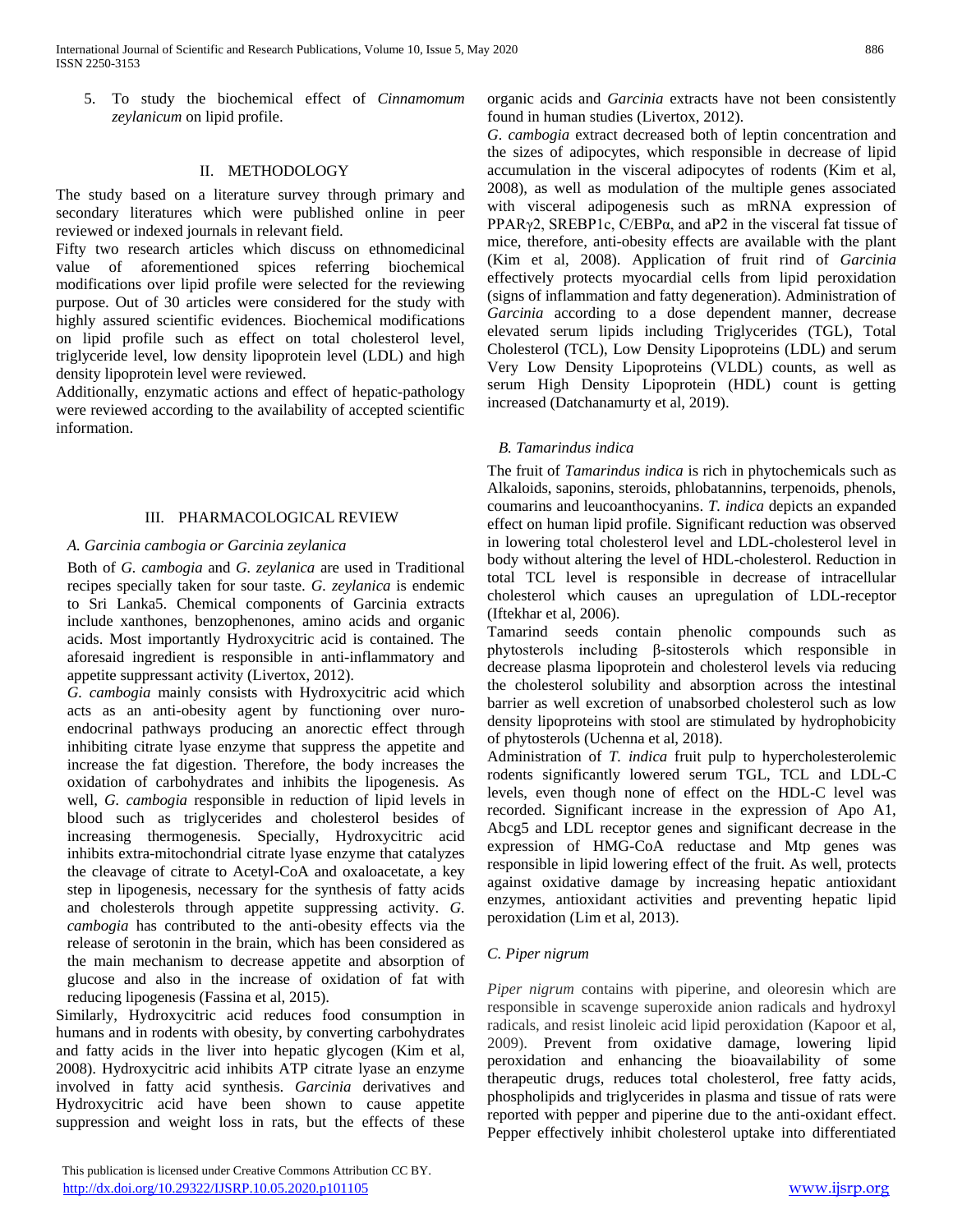Caco-2 cells as well as reduce plasma levels of TCL, LDL and VLDL. Translocation of cholesterol transporter NPC1L1 and SR-BI proteins to the cytosol is results in inhibition of cholesterol uptake (Duangjai et al, 2013).

Black pepper significantly elevates the plasma HDL-cholesterol levels due to increased activity of lipoprotein lipase and lecithin cholesterol acyl transferace enzymes (Vijayakumar et al, 2002). Additionally, lowers accumulated lipids in tissues via reducing extrahepatic circulation and increasing the peripheral excretion of lipids via HDL, which transports excess peripheral tissue lipids to liver for excretion. Antioxidant properties of pepper reduce the susceptibility of lipids to oxidation and stabilize the membrane lipids through reducing oxidative stress (Vijayakumar et al, 2002).

Administration of piperine as a supplement significantly reduces the levels of plasma TCL, LDL, VLDL tissue HMG CoA reductase. Lipogenic enzymes are inhibited at piperine. Simultaneous supplementation of piperine significantly enhanced further excretion of bile acids and neutral sterols in rodents. Therefore, piperine can prevent the accumulation of plasma lipids and lipoproteins significantly by modulating the enzymes of lipid metabolism (Vijayakumar & Nalini, 2006).

Piperine promotes cholesterol efflux in THP-1-derived macrophages and upregulates ATP Binding Cassete transporter A1 protein level, which is mediated at least in part by inhibition of calpain enzymatic activity (Wang et al, 2017).

# *D. Trigonella foenum-graecum*

Mostly bioactive compounds contain in fenugreek seeds are diosgenin, 4-hydroxyisoleucine (4-OH-Ile), and the soluble dietary fibers. Fenugreek is highly responsible in healthy fat cells, which are indispensable to robust metabolic health by virtue of their endocrine function and capacity to safely store lipids (Fuller & Stephens, 2015). As well, lysine and Ltryptophan-rich proteins, mucilaginous fiber and other rare chemical constituents, such as coumarin, fenugreekine, nicotinic acid, folic acid, sapogenins, phytic acid, scopoletin and trigonelline, which are effective in inhibition of cholesterol absorption and decrease blood sugar concentrations (Fedacko et al, 2016).

Knott et al, explained the importance of fenugreek at their metabolic health study as, fenugreek significantly developed HDL to LDL ratios in high fat-fed rodents without affecting circulating TCL, TGL or glycerol levels. Fenugreek decreased hepatic expression of fatty acid binding protein 4 and increased subcutaneous inguinal adipose tissue expression of adiponectin, even though not effect in prevention from hepatic steatosis. The study revealed that fenugreek promotes metabolic resiliency through significant and selected effects on glucose regulation, hyperlipidemia, and adipose pathology (Knott et al, 2017).

Fenugreek seeds and diosgenin both contains with antiinflammatory properties while diosgenin inhibits expression of VCAM-1 (vascular cell adhesion molecule) and ICAM-1 (intracellular adhesion molecule), proteins involved in the pathogenesis of atherosclerosis, abolishes TNF-α induced production of intracellular ROS (Reactive Oxygen Species) and inhibits NF-κ Band IκB kinase activation, along with subsequent degradation of IκBα, and nuclear translocation of NF-κB. These

 This publication is licensed under Creative Commons Attribution CC BY. <http://dx.doi.org/10.29322/IJSRP.10.05.2020.p101105> [www.ijsrp.org](http://ijsrp.org/)

findings show that diosgenin is a potent agent for inhibiting the formation and growth of atherosclerotic lesions (Szabo et al, 2018).

4-hydroxy isoleucine in fenugreek is highly responsible in hypolipidemic effect through action on the adipocytes and the liver cells, which leads to decreased triglycerides and cholesterol synthesis in addition to an enhanced LDL receptor mediated LDL uptake (Sharma & Choudhary, 2014).

Saponin in Fenugreek effects on ameliorating dyslipidemia are probably related to accelerated cholesterol metabolism, inhibited cholesterol synthesis, and facilitated reverse cholesterol transport, while not effective in cholesterol absorption (Chen et al, 2017).

# *E. Cinnamomum zeylanicum*

As active ingredients of cinnamon, it is enriched with transcinnamaldehyde or cinnamaldehyde (Mahmoodnia et al, 2017). Gullapalli et al, mentioned that intake of one, three, or six grammes of cinnamon per day reduces serum glucose, TGL, LDL and TCL in people with type 2 diabetes and suggest that the inclusion of cinnamon in the diet of people with type 2 diabetes will reduce risk factors associated with diabetes and cardiovascular diseases (Gullapalli et al, 2013).

Khan et al, revealed that cinnamon reduced blood serum TGL, LDL and TCL significantly in type 2 diabetic individuals while they recommended that who have type 2 diabetes mellitus, or hyperlipidemic or hypercholesterolemic conditions, they should use cinnamon on regular basis as 1-3 g cinnamon per day (Khan et al, 2003). Therefore, cinnamon supports in preventing increased levels of lipid profile in hyperlipidemia cases.

Cinnamate, a phenolic compound found in cinnamon reduces cholesterol level in high fat fed rodents by inhibiting hepatic HMG Co-A reductase activity (Amin & Abdel, 2009). Polyphenolics in cinnamon contain with antioxidant activity and have depicted positive effect in reduction of oxidative stress in dose dependent manner through inhibition of 5-lipoxygenase enzyme (Anderson et al, 2004).

Cinnamon responsible in lipid metabolism and prevent hypercholesterolemia and hypertriglyceridemia and reduce free fatty acids through a strong lipolytic activity. Dietary cinnamate inhibits the hepatic HMG Co-A reductase activity resulting in lower hepatic cholesterol content and suppresses lipid peroxidation through enhancement of hepatic antioxidant enzyme activity (Lee et al, 2003).

An another study reveals that the cinnamon powder equivalent to 6 gm/kg body weight responsible in a substantial reduction in triglycerides (41.81%) and LDL (80.37%) after supplementation of cinnamon powder equivalent to 6 gm/kg body weight demonstrates its importance in preventing cardiovascular diseases. Iqbal et al, demonstrated that the cinnamon responsible in hypolipidemic effect due to the presence of some hypolipidemic compounds which act as an inhibitor for some enzymes such as HMG Co-A reductase, which inhibits the cholesterol production in liver of rats or decrease the cholesterol absorption form intestine (Iqbal et al, 2016).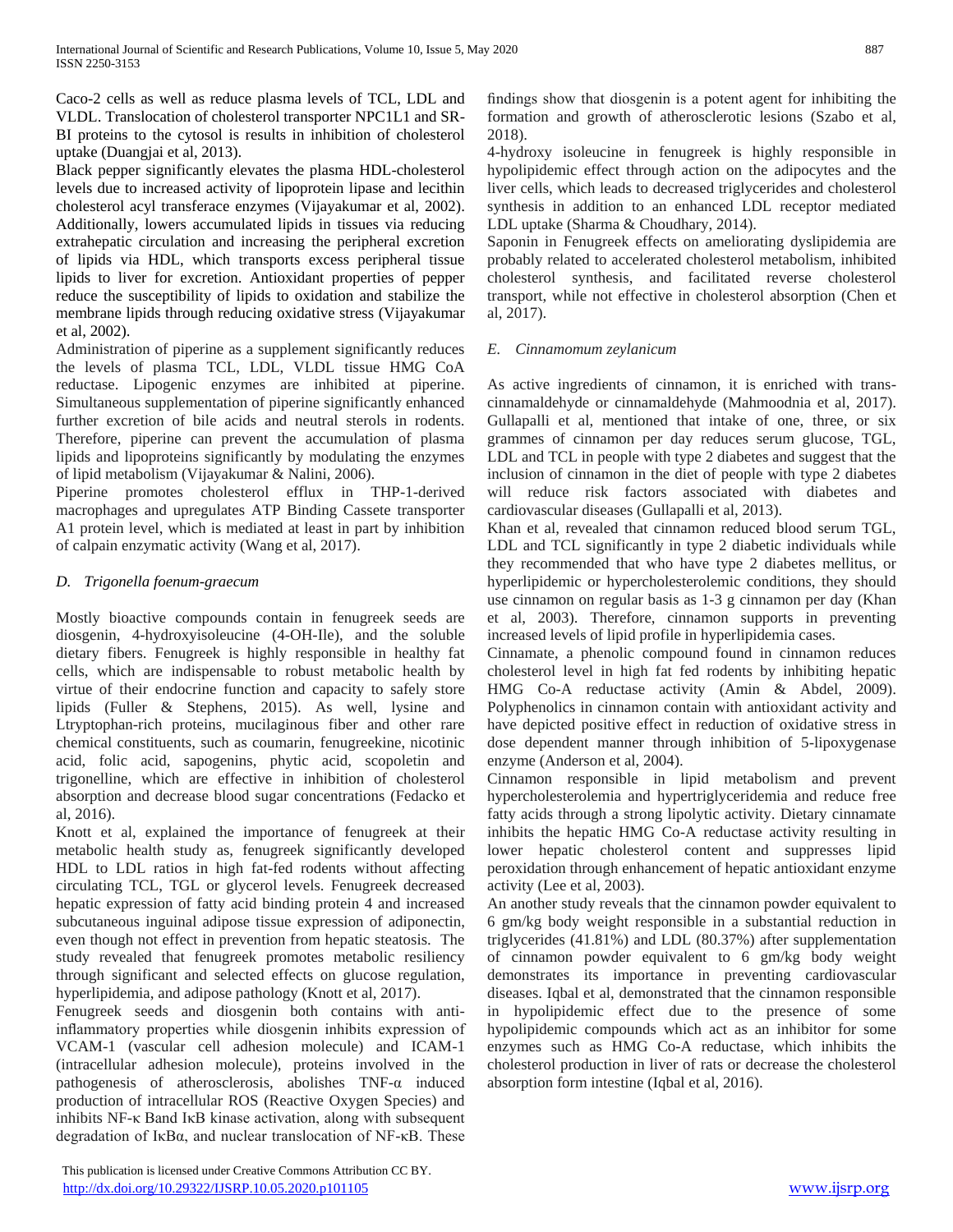#### IV. CONCLUSION

Phytochemicals and related other active ingredients in *Garcinia cambogia* or *Garcinia zeylanica*, *Tamarindus indica*, *Piper nigrum*, *Trigonella foenum-graecum* and *Cinnamomum zeylanicum* are highly responsible in dyslipidemia conditions, especially in hypercholesteremic condition, which elaborates positive evidences controlling TCL, TGL, HDL and LDL in lipid profile elaborating healthy lifestyle of native Sri Lankans through their traditional food cultures.

#### **REFERENCES**

- [1] Amin KA, Abdel TM. Oxidative markers, nitric oxide and homocysteine alteration in hypercholesterolemic rats: role of atorvastatin and cinnamon. Int J Clin Exp Med 2009; 2(3): 254--265.
- [2] Anderson RA, Broadhurst CL, Polansky MM, Schmidt WF, Khan A, Flanagan VP, et al. Isolation and characterization of polyphenol type-A polymers from cinnamon with insulin like biological activity. J Agri Food Chem 2004; 52(1): 65-70.
- [3] Chen Z, Lei YL, Wang WP, Lei YY, Liu YH, Hei J, et al. Effects of saponins from Trigonella foenum-graecum seeds on dyslipidemia. Iran J Med Sci 2017; 42(6): 575-585.
- [4] Datchanamurty B, Manimekalai K, Salwe KJ. Evaluation of hypolipidemic activity of fruit rind extracts of *Garcinia Gummi-Gutta* in diet induced hyperlipidemic rats. Asian J Pharm Clin Res 2019; 12(3): 104-110.
- [5] Department of Census and Statistics, Sri Lanka. Demographic and Health Survey Report 2016. Colombo: Ministry of National Policies and Economic Affairs and Ministry of Health, Nutrition and Indigenous Medicine; 2017. 228.
- [6] Duangjai A, Ingkaninan K, Praputbut S, Limpeanchob N. Black peper and piperine reduce cholesterol uptake and enhance translocation of cholesterol transporter proteins. J Nat Med 2013; 67(2): 303-310.
- [7] Fassina P, Adami FS, Zani VT, Machado ICK, Garavaglia J, Grave MTQ, et al. The effect of *Garcinia cambogia* as coadjuvant in the weight loss process. Nutricion Hospitalaria 2015; 32(6): 2400-2408.
- [8] Fedacko J, Singh RB, Niaz MA, Ghosh S, Fedackova P, Tripathi AD, et al. Fenugreeg seeds decrease blood cholesterol and blood glucose as adjunct to diet therapy in patients with hypercholesterolemia. World Heart J 2016; 8(3): 239-249.
- [9] Fuller S, Stephens JM. Diosgenin, 4-hydroxyisoleucine and fiber from fenugreek: mechanisms of actions and potential effects on metabolic syndrome. Adv Nutr 2015; 6: 189-197.
- [10] Gullapalli HS, Avinash PT, Namrata HG. Effects of consumption of cinnamon on blood glucose and lipid profile of the patients of Type 2 diabetes. Sch J App Med Sci 2013; 1(2): 28-32.
- [11] Iftekhar ASMM, Rayhan I, Quadir MA, Akhteruzzaman S, Hasnat A. Effect of *Tamarindus indica* fruits on blood pressure and lipid profile in human model: an in vivo approach. Pakistan J Pharm Sci 2006; 19(2): 125- 129.
- [12] Iqbal Z, Ashraf T, Khan AA, Hussain R, Mudassar M. Antihyperlipidemic efficacy of cinnamon in albino rats. Asian J Agri Biol 2016; 4(1): 8-16.
- [13] Kapoor IP, Singh B, Singh G, De Heluani CS, De Lampasona MP, Catalan CA. Chemistry and in vitro antioxidant activity of volatile oil and oleoresins of black pepper (*Piper nigrum*). J. Agric. Food Chem 2009; 57: 5358-5364.
- [14] Katulanda P, Dissanayake HA, De Silva SDN, Katulanda GW, Liyanage IK, Constantine GR, et al. Prevalence, patterns, and associations of dyslipidemia among Sri Lankan adults – Sri Lankan Diabetes and Cardiovascular Study in 2005-2006. J Clin Lipidol 2018: 12(2): 447-454.
- [15] Khan A, Safdar M, Khan MMA. Effects of various doses of cinnamon on lipid profile in diabetic individuals. Pakistan J Nutr 2003; 2(5): 312-319.
- [16] Kim KY, Lee HN, Kim YJ, Park T. *Garcinia cambogia* extract ameliorates visceral adiposity in C57BL/6J mice fed on a high-fat diet. Bioscience, Biotechnology, and Biochemistry 2008; 72(7), 1772-1780.
- [17] Knott EJ, Richard AJ, Mynatt RL, Ribnicky D, Stephens JM, Bruce-keller A. Fenugreek supplementation during high-fat feeding improves specific markers of metabolic health. Scientific Reports 2017; (7: 12770): 1-15.
- [18] Lee JS, Jeon SM, Park EM, Huh TL, Kwon OS, Lee MK, et al. Cinnamate supplementation enhances hepatic lipid metabolism and anti-oxidant defense systems in high cholesterol fed rat. J. Med Food 2003; 6(3): 183- 191.
- [19] Lim CY, Junit SM, Abdulla MA, Aziz AA. In vivo biochemical and gene expression analyses of the antioxidant activities and hypocholesterolaemic properties of Tamarindus indica fruit pulp extract. Plos one 2013; 8(7): e70058.
- [20] LiverTox: Clinical and Research Information on Drug Induced Liver Injury [Internet]. Bethesda (MD): National Institute of Diabetes and Digestive and Kidney Diseases; 2012-. Garcinia Cambogia. [Access on 2020 March 13]. Available from: https://www.ncbi.nlm.nih.gov/books/
- [21] Liyanage RP, Karunarathne HKBMS. Hypolipidemic properties of Aloe mung bean kanji. Proceedings of 3rd National Symposium, Institute of Indigenous Medicine on Sri Lankan Traditional Food; 2015; Colombo.
- [22] Mahmoodnia L, Aghadavod E, Rafieian-Kopaei M. Ameliorative impact of cinnamon against high blood pressure; an updated review. J Renal Inj Prev 2017; 6(3): 171-176.
- [23] Rajagopalan U, Samarakoon SR, Tennakoon KH, Malavige N, De Silva ED. Screening of five Sri Lankan endemic plants for anti-cancer effects on breast cancer stem cells isolated from MCF-7 and MDA-MB-231 cell lines. Trop J Pharma Res 2018; 17(9): 1825-1832.
- [24] Sharma MS, choudhary PR. Hypolipidemic effect of fenugreek seeds and its comparison with Atorvastatin on experimentally induced hyperlipidemia. J Col Phy Surg Paki 2014; 24(8): 539-542.
- [25] Suganthan N, Sivansuthan S. A study of dyslipidemia among patients with type 2 diabetes. Sri Lankan J Diabet, Endocrinol and Metabol 2016; 6(2): 31-34.
- [26] Szabo K, Gesztelyi R, Lampe N, Kiss R, Remenyik J, Petsi-Asboth G, et al. Fenugreek (Trigonella Foenum-graecum) seeds flour and disogenin preserve endothelium-dependent arterial relaxation in a rat model of early stage metabolic syndrome. Int J Mol Sci 2018; 19(798): 1-21.
- [27] Uchenna UE, Shori AB, Baba AS. *Tamarindus indica* seeds improve carbohydrate and lipid metabolism: an in vivo study. J Ayur Integrative Med 2018; (9): 258-265.
- [28] Vijayakumar RS, Nalini N. Lipid lowering efficacy of piperine from Piper nigrum L. in high fat diet and antithyroid drug induced hypercholesterolemic rats. J Food Biochem 2006; 30(4): 405-421.
- [29] Vijayakumar RS, Surya D, Senthilkumar R, Nalini N. Hypolipidemic effect of black pepper (*Piper nigrum* Linn.) in rats fed high fat diet. J. Clin. Biochem. Nutr 2002; 32: 31-42.
- [30] Wang L, Palme V, Rotter S, Schilcher N, Cukaj M, Wang D, Ladurner A, Heiss EH, Stangl H, Dirsch VM, Atanasov AG. Piperine inhibits ABCA1 degradation and promotes cholesterol efflux from THP-1-derived macrophages. Mol Nutr Food Res 2017; 61(4): 1-10.

#### AUTHORS

**First Author** – Dissanayake KGC, BAMS (hons), MD (KAyacikitsa, BHU-India), Department of Cikitsa, Gampaha Wickramarachchi Ayurveda Institute, University of Kelaniya, Yakkala, Sri Lanka.

Email: [chithramalad@kln.ac.lk](mailto:chithramalad@kln.ac.lk)

**Second Author** – Liyanage RP, BAMS (hons), MABAC (Sri Lanka), Department of Cikitsa, Gampaha Wickramarachchi Ayurveda Institute, University of Kelaniya, Yakkala, Sri Lanka. Email: [ruwan\\_2019@kln.ac.lk](mailto:ruwan_2019@kln.ac.lk)

**Third Author** – Ranasinghe RHS, BAMS (hons), Department of Cikitsa, Gampaha Wickramarachchi Ayurveda Institute, University of Kelaniya, Yakkala, Sri Lanka.

.Email: [hansishiranthi@gmail.com](mailto:hansishiranthi@gmail.com)

#### **Correspondence Author** – Dissanayake KGC

Email: [chithramalad@kln.ac.lk](mailto:chithramalad@kln.ac.lk) [/ drchithramala@gmail.com](mailto:drchithramala@gmail.com)  Contact number: 094332222739